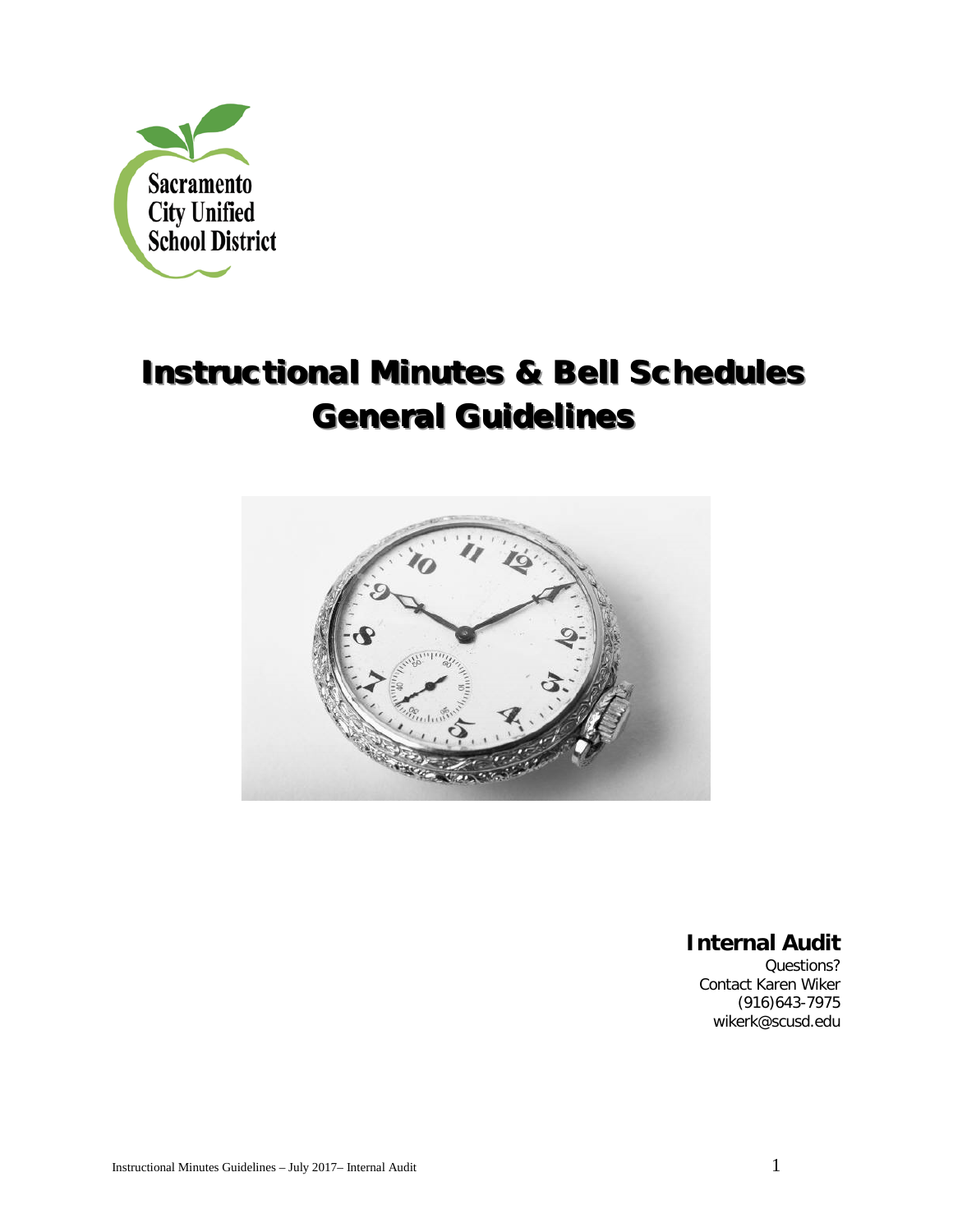# **OVERVIEW**

As a condition of state apportionment, the District must meet statutory requirements pertaining to school year, school days, minimum school day, and annual instructional minutes. The following document summarizes the instructional minutes guidelines that apply to all schools as required in the California Education Code (Education Code) and the Sacramento City Teachers Association (SCTA) Contract.

Please remember that minimum day requirements as defined in Education Code do not result in sufficient required annual instructional minutes. These are simply the minimum number of minutes that must be offered to count the day as an instructional day. Noncompliance can result in fiscal penalties and loss of the related state apportionment.

The daily instructional minutes must be in compliance with the SCTA Contract. Excess Contract minutes can have a fiscal impact to your school with a liability to compensate staff for minutes worked in excess of Contract.

The instructional minutes template is a tool to use in the development of your school's bell schedule. Please remember to submit your completed template along with your bell schedule to Internal Audit for approval before implementation.

If you have any questions about the Education Code or SCTA Contract, please contact your Area Assistant Superintendent, Human Resources, or Internal Audit.

# **All Grades**

Education Code Sections 46200 and 46201 establish the number of annual instructional days and minutes that must be offered in order for the District to receive Average Daily Attendance (ADA) funding as a part of our local control funding formula grant apportionment. This funding requires a school district to offer 180 days of instruction.

All District schools, including District operated charter schools, must offer the following grade level minimum number of annual instructional minutes to maintain compliance with Education Code requirements and avoid penalties:

| Grade           | <b>Annual Minutes</b> |
|-----------------|-----------------------|
| Kindergarten    | 36,000                |
| Grades $1-3$    | 50,400                |
| Grades $4-8$    | 54,000                |
| Grades $9 - 12$ | 64,800                |

# **Kindergarten (K)**

Education Code Sections 46111 and 46117 – The maximum Kindergarten school day is 240 minutes (4 hours) excluding recesses, and the minimum Kindergarten school day is 180 minutes (3 hours) including recesses. Kindergarten is the only grade level that has a maximum school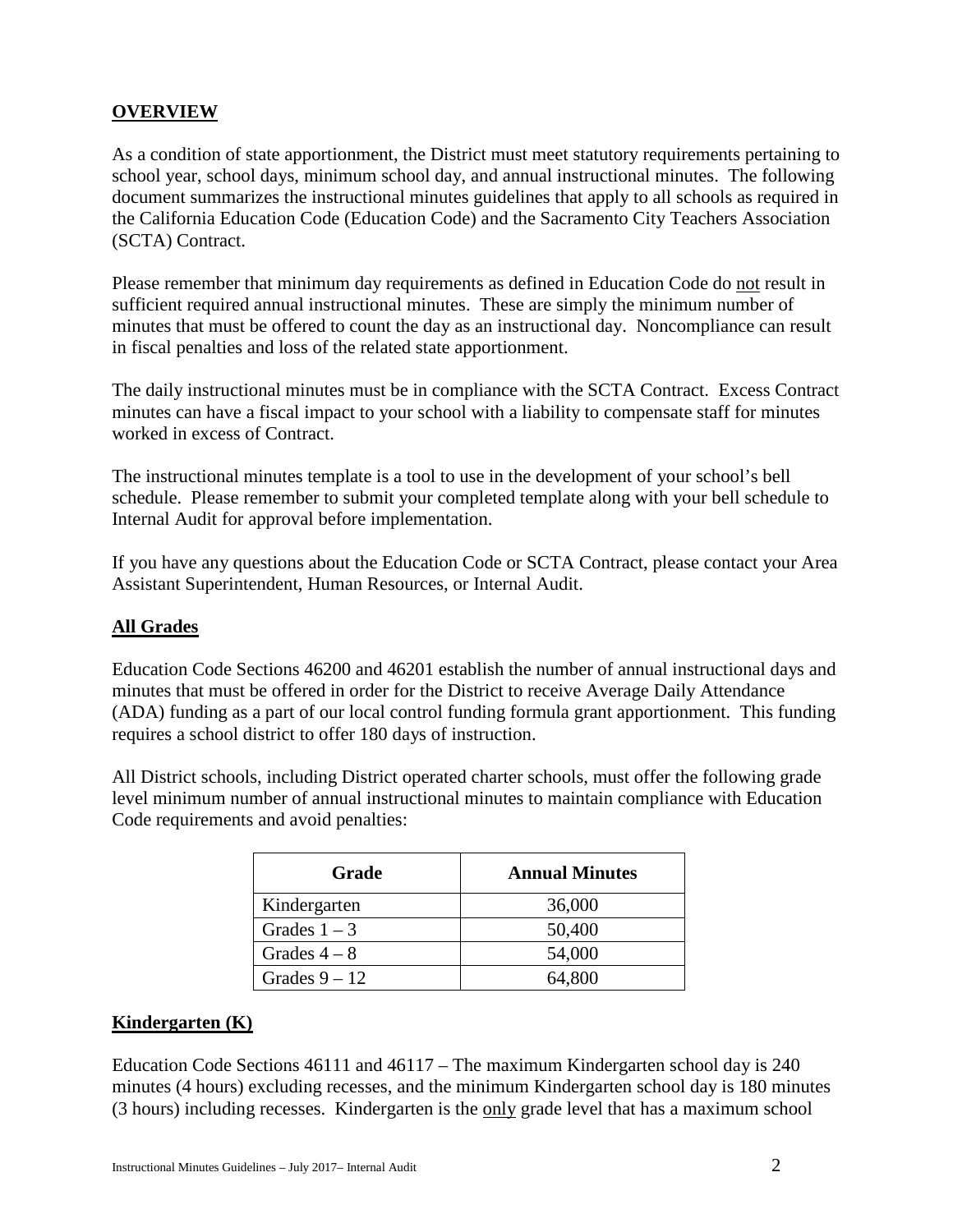day and may count recess as part of the instructional day, if teacher supervision occurs. The absolute minimum school day is permissible if the minutes in the school day can be averaged with adjacent days up to the full minimum day number of minutes required for Kindergarten. This calculation is used to ensure compliance for the Kindergarten collaborative days.

SCTA Contract Article 5.7.1.3 – The maximum Kindergarten instructional day is 200 minutes (excluding lunch/snack breaks). Collaborative time establishes the maximum day at 212 minutes for PM Kindergarten classrooms.

Education Code Section 8973 allows schools to offer the Extended Day Kindergarten (EDK) program as long as the EDK program does not exceed the length of the Primary school day. SCTA Contract Article 5.7.1.3 (b), the "Option B" plan, allows for the extension of the Kindergarten teachers' instructional day to 255 minutes, or 30 minutes less than the Primary teachers' instructional minutes when offering the EDK program. EDK can vary between 201 minutes or 30 minutes less than the Primary teachers' instructional day.

Before developing the EDK program at a school site, all full-time SCTA members at the school shall vote to elect "Option B" and secure at least 80% of positive votes. Once passed, elections shall be held every three years to continue. If elections are not held, or at least 80% of the votes are passed, that site will revert back to the regular Kindergarten instructional day, not to exceed 200 instructional minutes per day.

School sites offering the Transitional (Early) Kindergarten (TK) program are required to provide instructional minutes of equal length to any Kindergarten program operated in the district. If TK instructional minutes are a different length than the Kindergarten program then a waiver must be submitted to the State Board of Education.

# **Primary (1-3)**

Education Code Section 46112 – The minimum school day for grades 1–3 is 230 minutes.

Education Code Section 46114 – Allows the use of ten day averaging in determining if a school meets the minimum day requirements.

SCTA Contract sets the maximum Primary day according to the schedule used by the site:

o Collaborative time establishes the maximum instructional day at 297 minutes.

# **Intermediate (4-6)**

Education Code Section 46113 – The minimum school day for grades 4–8 is 240 minutes.

Education Code Section 46114 – Allows the use of ten day averaging in determining if a school meets the minimum day requirements.

SCTA Contract sets the maximum Intermediate day according to the schedule used by the site:

o Collaborative time establishes the maximum instructional day at 317 minutes.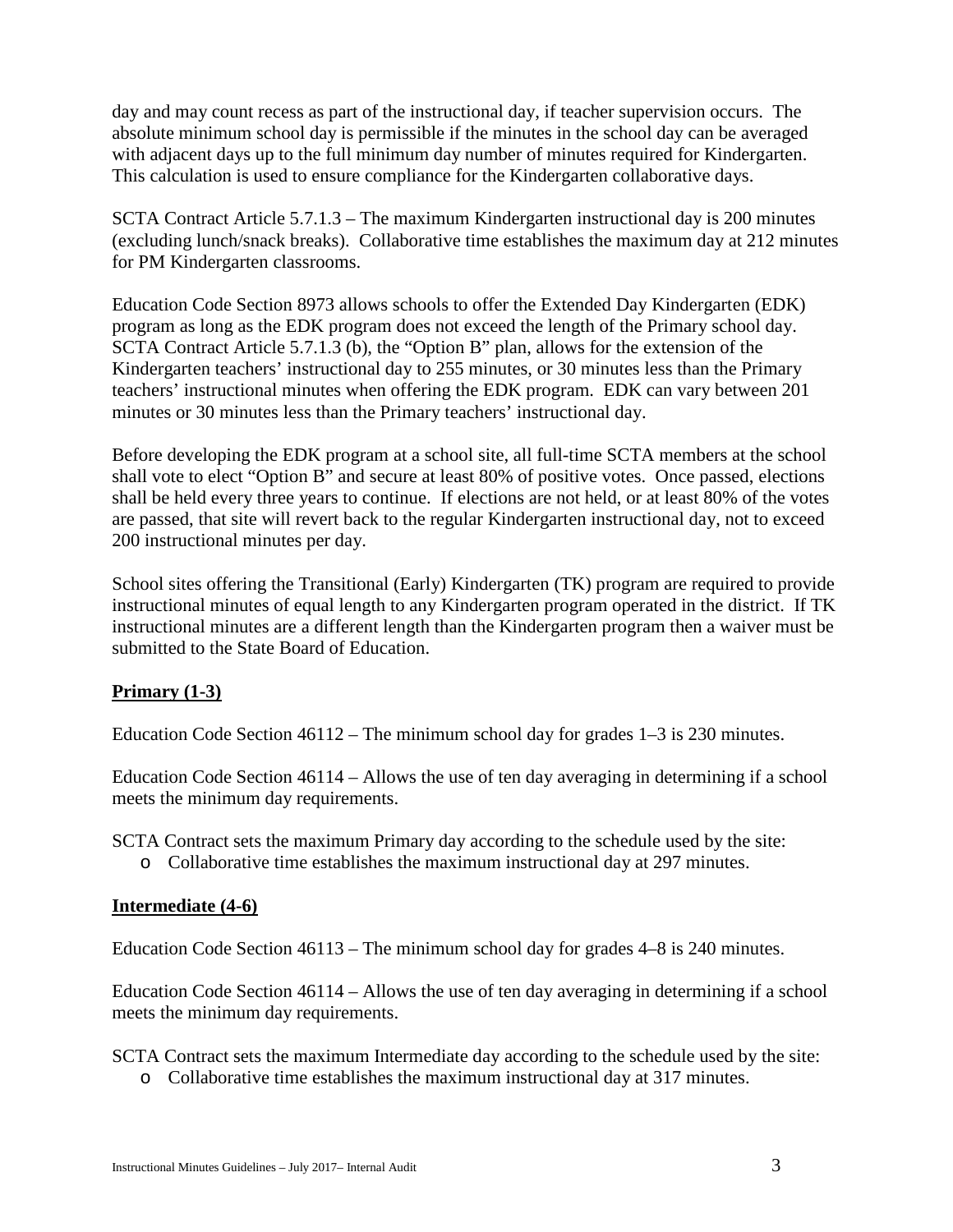# **Middle (7-8)**

Education Code Section 46113 – The minimum school day for grades 4–8 is 240 minutes.

Education Code Section 46114 – Allows the use of ten day averaging in determining if a school meets the minimum day requirements.

SCTA Contract sets the maximum regularly scheduled Middle School day according to the schedule used by the site:

o Collaborative time establishes the maximum instructional day at 339 minutes, including prep period and student passing time, but excluding teacher relief breaks and lunch periods. While Article 5.7.2.2 states that the maximum passing time for Middle School is seven minutes, only five minutes of passing time can be included in instructional minute determinations.

#### **High School (9-12)**

Education Code Section 46141 – The minimum school day for grades 9-12 is 240 minutes.

Education Code Section 46142 - Allows the use of two day averaging in determining if a school meets the minimum day requirements. The average instructional minutes provided, in any and all 2-instructional-day combinations, to every grade level throughout the school year must equal or exceed 240 minutes. This can pose challenges when scheduling the California Assessment of Student Performance and Progress (CAASPP).

Education Code Section 46145 –12th grade students must be enrolled in at least five courses each semester or the equivalent number of courses per quarter.

SCTA Contract sets the maximum regularly scheduled High School day according to the schedule used by the site:

o Collaborative time establishes the maximum instructional day at 381 minutes, including prep period and student passing time, but excluding teacher relief breaks and lunch periods. The maximum passing time for High School is seven minutes and five minutes for the High Schools with smaller campuses.

#### **Note to All Users**

**The following sections discuss Contract specific schedules for all grades and provide instructions on how to calculate the annual minimum number of instructional minutes offered for all grade levels.**

**Please note that compliance is determined by grade level district-wide. Schools must meet the minimum requirements for all grade levels offered. If a school is found noncompliant with the Education Code requirements for a certain grade level, the District risks penalties of lost state funding for the entire grade level district-wide.**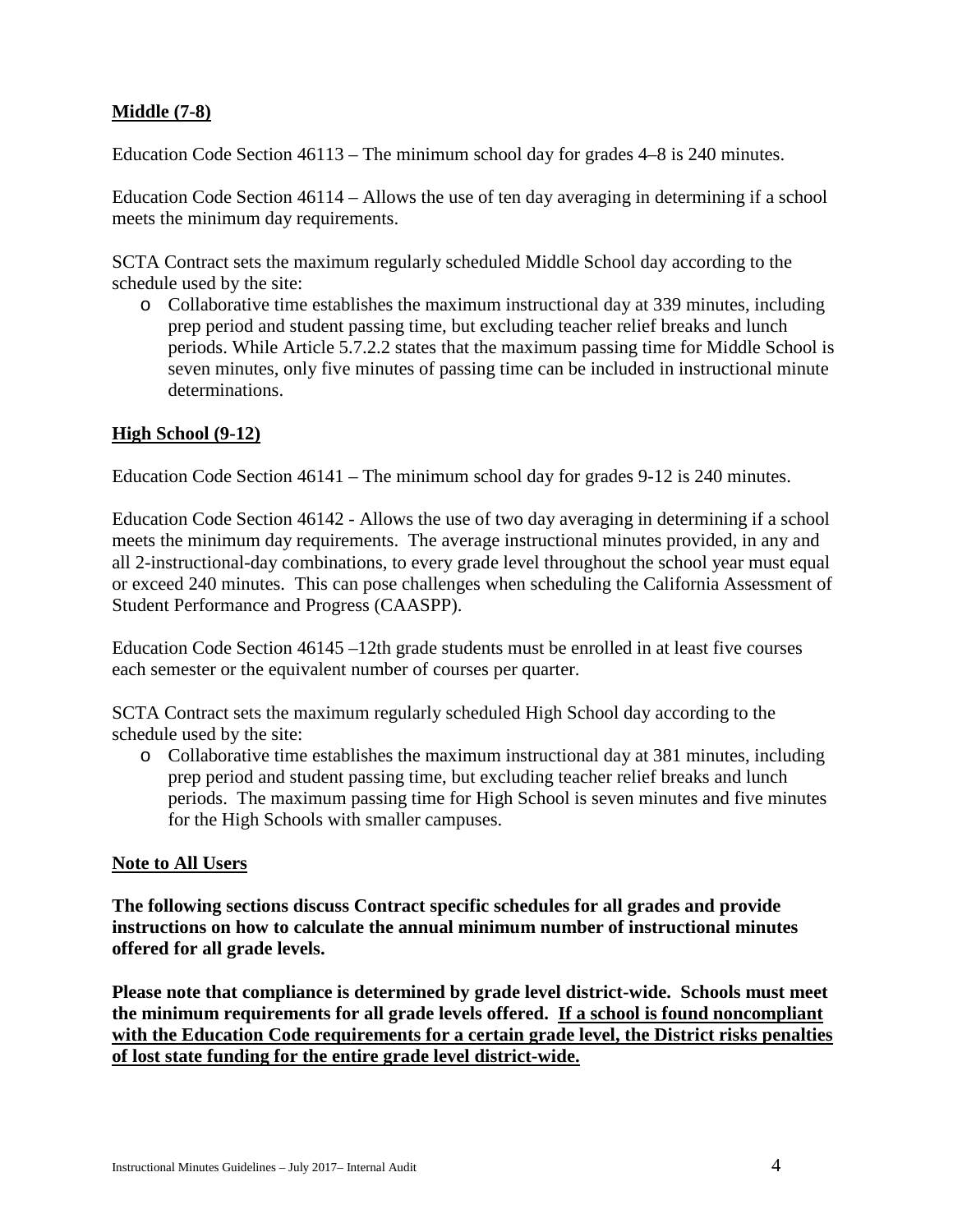# **SUTTERVILLE SCHEDULE (GRADES K–6)**

The collaborative time established in the 2016-17 school year provides for one hour collaborative time each week by extending the regular instructional day by 12 minutes per day. For schools offering only AM Kindergarten classes, the collaborative time schedule is not followed and regular minutes should be offered at 200 minutes a day.

| Grade                                                                                 | Minutes per<br>Day | Number of Days  | Minimum<br>Minutes Per Ed<br>Code | <b>Minutes</b> Per<br>Contract |  |
|---------------------------------------------------------------------------------------|--------------------|-----------------|-----------------------------------|--------------------------------|--|
| AM Kindergarten                                                                       | 200                | 180             | 36,000                            | 36,000                         |  |
| PM Kindergarten Regular<br>PM Kindergarten Collaborative<br>PM Kindergarten Shortened | 212<br>152<br>212  | 131<br>35<br>14 | 36,000                            | 36,000                         |  |
| $1-3$ Regular<br>1–3 Collaborative<br>$1-3$ Shortened                                 | 297<br>237<br>235  | 131<br>35<br>14 | 50,400                            | 50,492                         |  |
| 4–6 Regular<br>4-6 Collaborative<br>4–6 Shortened                                     | 317<br>257<br>249  | 131<br>35<br>14 | 54,000                            | 54,008                         |  |

#### **How to calculate required annual instructional minutes:**

#### **Kindergarten**

All class time and recess time is included as instructional time, if teacher supervision occurs. Lunch/meal breaks are NOT included as instructional time.

Instructional time  $*$  180 days = minutes offered (must be at least 36,000)

#### **Primary**

Only class time is included as instructional time. Recess, lunch, and other breaks are NOT included as instructional time.

> Instructional time for regular days \* 131 days + Instructional time for collaborative days \* 35 days

- + Instructional time for shortened days \* 14 days
- = Annual Instructional Minutes (50,492 minutes)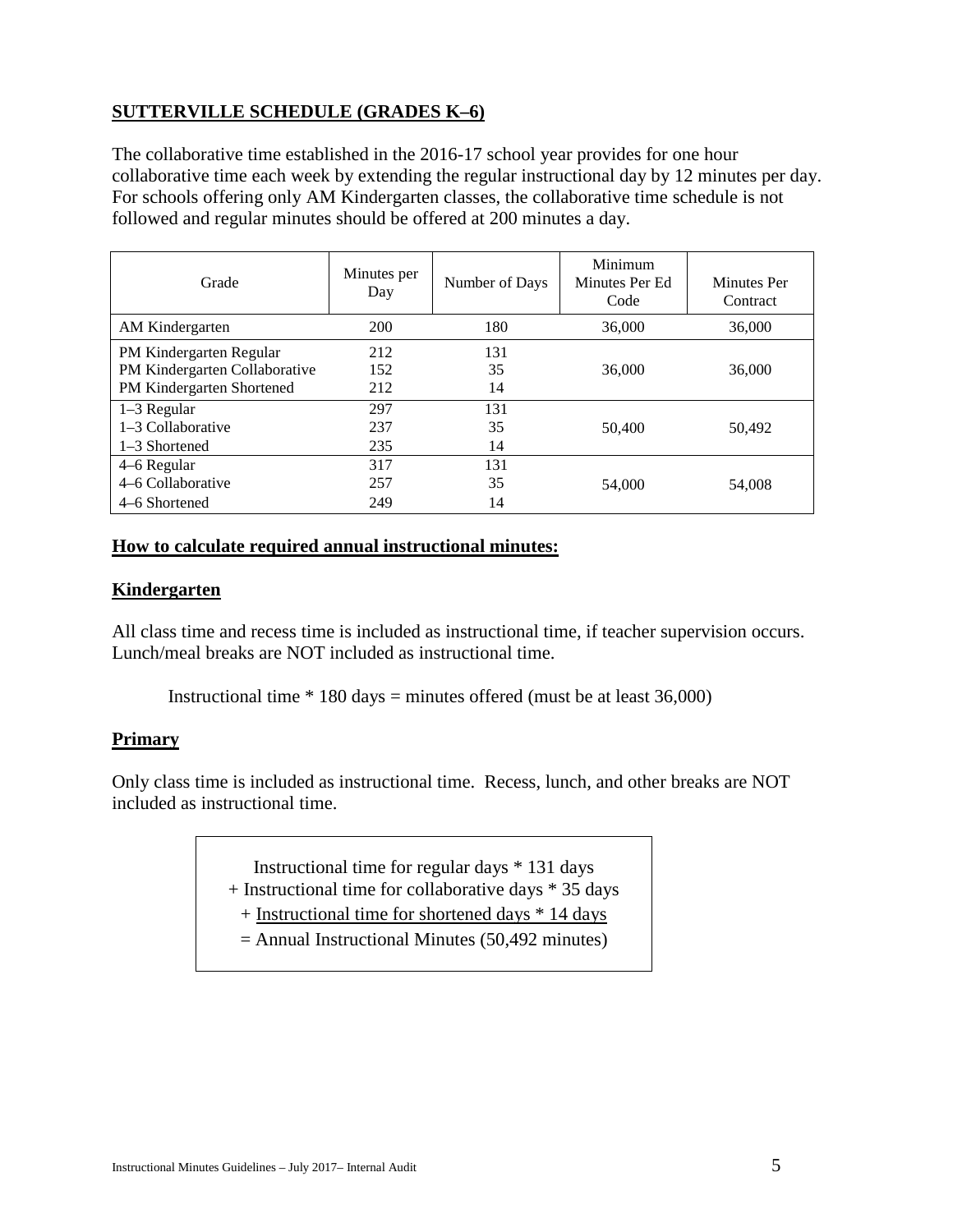# **Intermediate**

Only class time and passing time are included as instructional time. Recess, lunch, and other breaks are NOT included as instructional time.

| Instructional time for regular days * 131 days |  |  |
|------------------------------------------------|--|--|
|------------------------------------------------|--|--|

- + Instructional time for collaborative days \* 35 days
	- + Instructional time for shortened days \* 14 days
	- $=$  Annual Instructional Minutes (54,008 minutes)

# **SECONDARY GRADES (7–12)**

The collaborative time established in the 2016-17 school year provides for one hour collaborative time each week by extending the regular instructional day by 12 minutes per day.

| Grade              | Minutes per<br>Day | Number of Days | Minimum<br><b>Minutes Per</b><br>Ed Code | Minimum<br><b>Minutes Per</b><br>Contract |
|--------------------|--------------------|----------------|------------------------------------------|-------------------------------------------|
| 7–8 Regular        | 339                | 137            |                                          | 58,206                                    |
| 7-8 Collaborative  | 279                | 37             | 54,000                                   |                                           |
| 7–8 Shortened      | 240                | 6              |                                          |                                           |
| 9–12 Regular       | 381                | 132            |                                          | 64,806                                    |
| 9-12 Collaborative | 321                | 36             | 64,800                                   |                                           |
| 9–12 Shortened     | 246                | 6              |                                          |                                           |
| $9-12$ Finals      | 247                | 6              |                                          |                                           |

# **How to calculate required annual instructional minutes:**

# **Middle School**

Class time and the appropriate passing time (which has been determined to be five minutes) between the same types of classes are included as instructional time. Because it is the passing time between classes, there will be one less passing time than there are period classes. Recess, lunch, and other breaks are NOT included as instructional time.

Instructional time for regular days (including passing time) \* 137 days + Instructional time for collaborative days (including passing time) \* 37 days + Instructional time for shortened days (including passing time) \* 6 days = Annual Instructional Minutes (at least 58,206 minutes)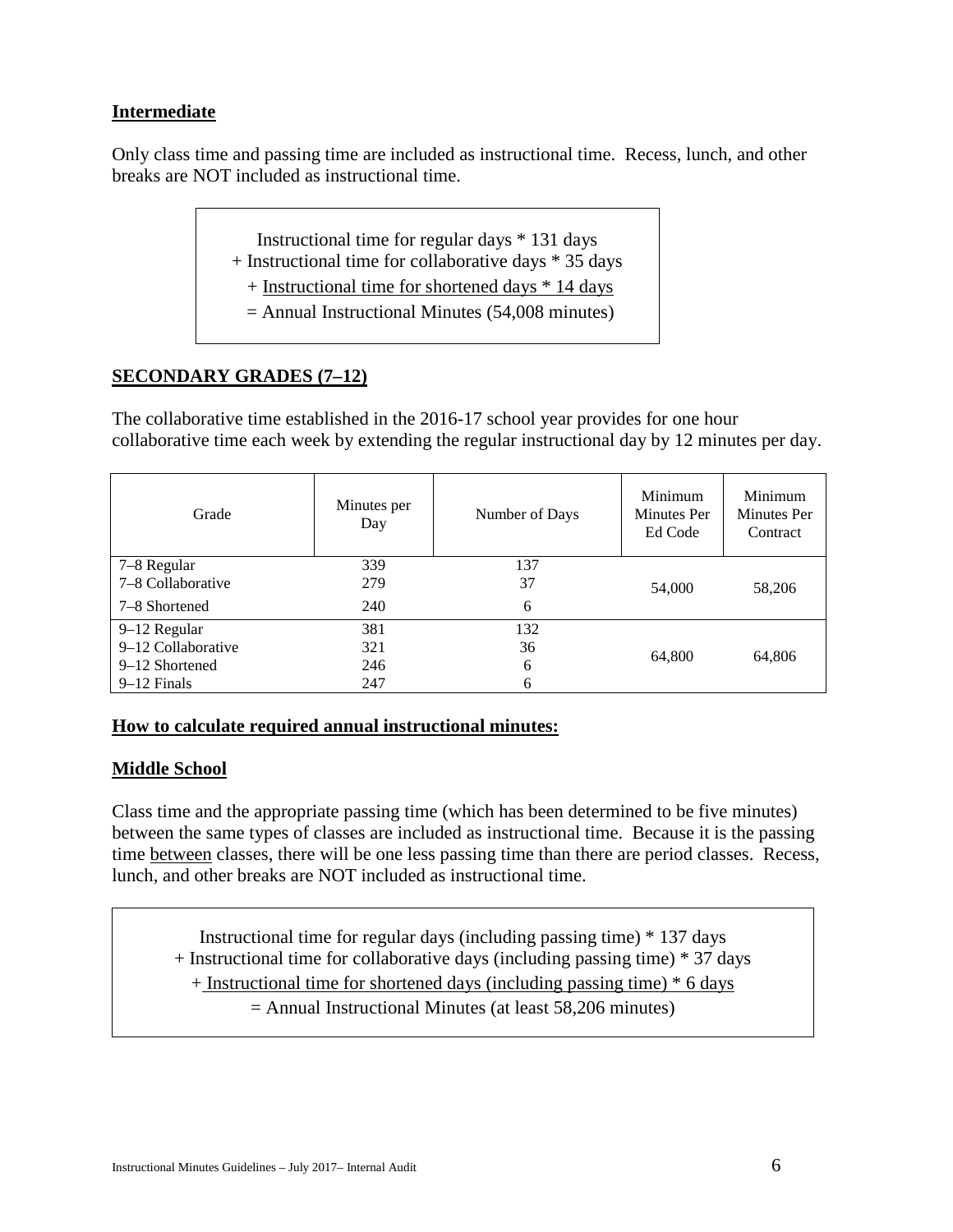# **High School**

Class time and the appropriate passing time (which has been determined to be seven minutes) between the same types of classes are included as instructional time. Smaller campus high schools have five minute passing periods. Because it is the passing time between classes, there will be one less passing time than there are period classes. Recess, lunch, and other breaks are NOT included as instructional time.

Instructional time for regular period days (including passing time) \* 132 days + Instructional time for collaborative days (including passing time) \* 36 days + Instructional time for shortened days (Including passing time) \* 6 days + Instructional time for finals days (including passing time) \* 6 days = Annual Instructional Minutes (64,806 minutes)

# **PASSING TIME (SECONDARY GRADES ONLY)**

Passing time is not specifically addressed in Education Code, but the Attendance Accounting Manual, published by the California Department of Education (CDE), allows a limited amount of passing time to be counted as part of the instructional minutes. Actual passing time between classes of like programs is allowed, not to exceed 10 minutes. Per contract, the maximum passing minutes are less than 10 minutes. Time allowed for restroom breaks, snack breaks, going to lockers, or other breaks may NOT be counted as passing time. Time to go to lunch or to go to other types of instructional programs (such as work experience or Adult Education classes) may NOT be counted as passing time.

To ensure that passing time may be counted toward instructional time, the following rules must be followed:

- **Actual and necessary time provided for passing between different classes and/or instructors.**
- **Passing time to or from lunch (not to and from) may be included as long as the time is distinct from the actual lunch period. In other words, all secondary bell schedules need to reflect a passing period to or from lunch.**
- **Consistent in duration between all periods, for all schedule variations, and between all school years. If passing time varies in length, the shortest passing period will be used to determine instructional minute calculations. This includes changes between school years. Once a minimum is established, it cannot be increased for purposes of calculating minimum minutes offered.**